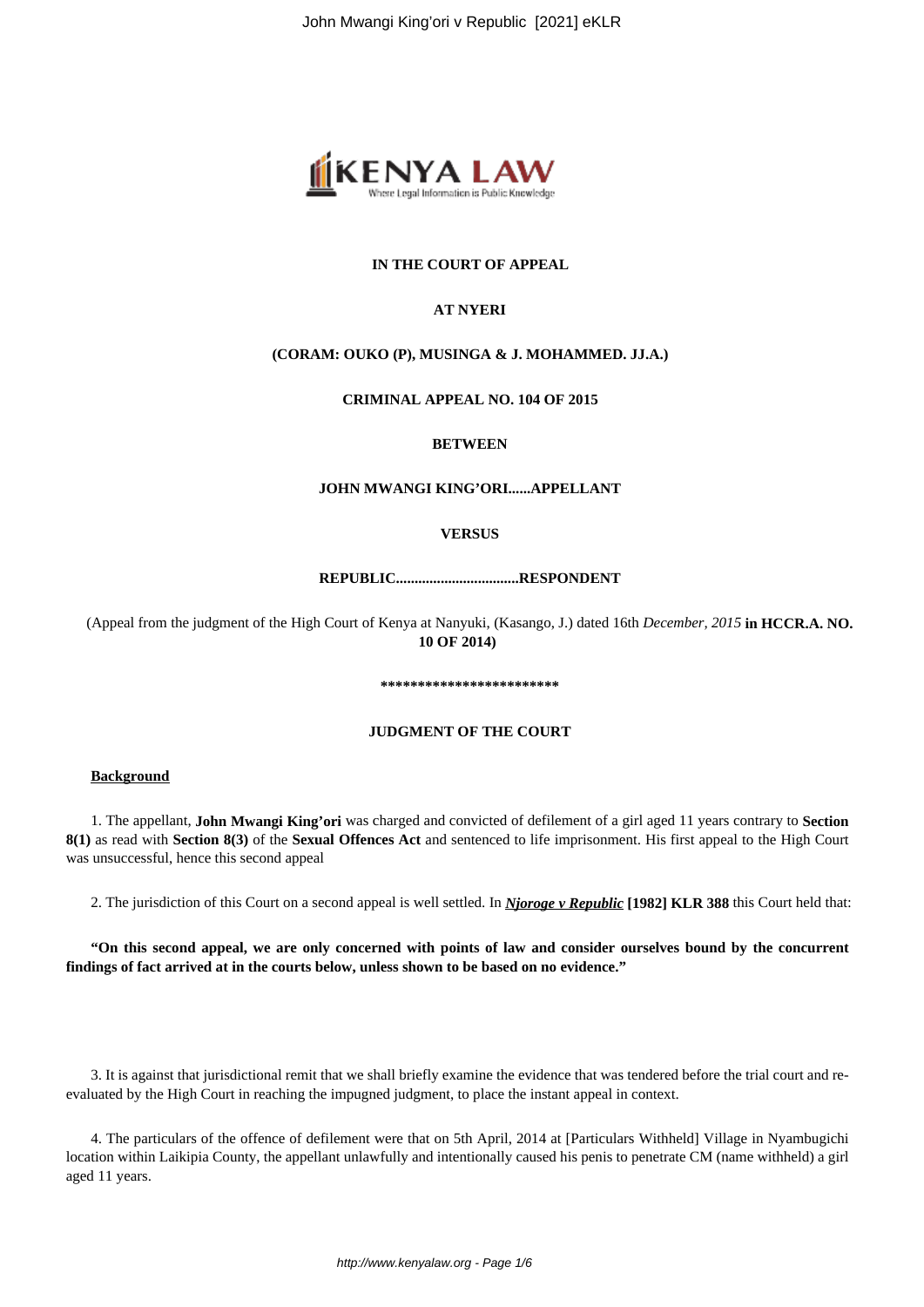5. The prosecution called five (5) witnesses including the minor complainant. In brief, the complainant testified that she was 11 years old and that the appellant was employed as a farmhand by CM's father; on the night of 5th April, 2014, the complainant arrived home from school and she and the appellant went to serve food; that before she finished serving food, the appellant called her to sit next to him on the sofa but she refused; that the appellant grabbed her, laid her on the sofa, removed her trouser and underpants and defiled her; that she reported the matter to her grandmother despite the fact that the appellant had told her not to report; and that she called her mother and reported to her that the appellant had defiled her; that her mother reported the matter to the complainant's father and the matter was reported to the police and the appellant was subsequently arrested.

**6. JKM** (PW2), the complainant's father testified that the complainant was born on 14th October, 2002 as evidenced by the Birth Certificate which was exhibited. PW2 further testified that the appellant was his employee and that on the material day at about 7.30 pm, his wife requested him to return home urgently and upon arrival, the complainant informed him that the appellant had defiled her on 5th April, 2014 and had tried to defile her on 12th April, 2014 and 19th April, 2014. It was his further testimony that he reported the matter to the police and the complainant was treated at Nanyuki District Hospital on 21st April, 2014 where she was issued with treatment notes, P3 form and Post Rape Case (PRC) forms; and that the appellant was subsequently arrested.

**7. PC Elias Ndubai (PC Ndubai),** (PW3) of Ngobit Police Station testified that on 23rd April, 2014 at about 11.30 am, he received a P3 form from the complainant and her father; that he arrested the appellant who was alleged to have defiled the complainant.

**8. Dr. Philip Mwangi, (Dr. Mwangi) (PW4)** of Nyahururu Hospital testified that on 22nd April, 2014, he examined the complainant and found her hymen was torn and it had spots of blood. He also found that she had a urinary tract infection and concluded that there was penetration and signed the P3 form and PRC form.

9. When placed on his defence, the appellant denied the offence and gave an unsworn statement and did not call any witness. He stated that at the time of his arrest, he was working as a herdsman and *shamba* boy (gardener) for the complainant's father; that on the material day, he went to the garden with the complainant's father and one Mathenge, that the complainant's father left at noon and went to Nairobi; that he and Mathenge worked until 1.00 PM, had a lunch break and continued working in the garden until evening and did not see the complainant on the material day; that the complainant's grandmother, aunt, uncle and mother were at their home; that no one witnessed the commission of the offence; that on 12th April, 2014, he spent the day with the complainant's mother and did not see the complainant on that date; that on 19th April, 2014, he went to carry out his duty of milking the complainant's parents cows but the complainant prevented him from doing so; that he reported the matter to the complainant's grandmother and uncle who admonished her and she informed the appellant that she would report him to her parents; that later that evening, the complainant's father approached him armed with a *panga* and threatened to kill him; that three days later he was arrested and charged with offences that he did not commit.

10. The High Court **(Kasango, J.)** was satisfied that, based on the evidence on record, the appellant's conviction and sentence were well founded and dismissed the first appeal.

11. In his second appeal, the appellant who was represented by **Mr George Morara Gori** contends that the learned Judge erred in the following respects; failing to subject the evidence before the trial court to a comprehensive analysis and evaluation; failing to resolve inconsistencies and contradictions in the prosecution's case in favour of the appellant; failing to find that failure to call key prosecution witnesses in the proceedings before the trial court was fatal to the prosecution's case; failing to observe that the prosecution case was not proved beyond reasonable doubt; in disregarding the appellant's defence and by failing to find that the trial court's decision to compel the appellant to cross examine **Dr. Mbugua** who produced the P3 report was prejudicial and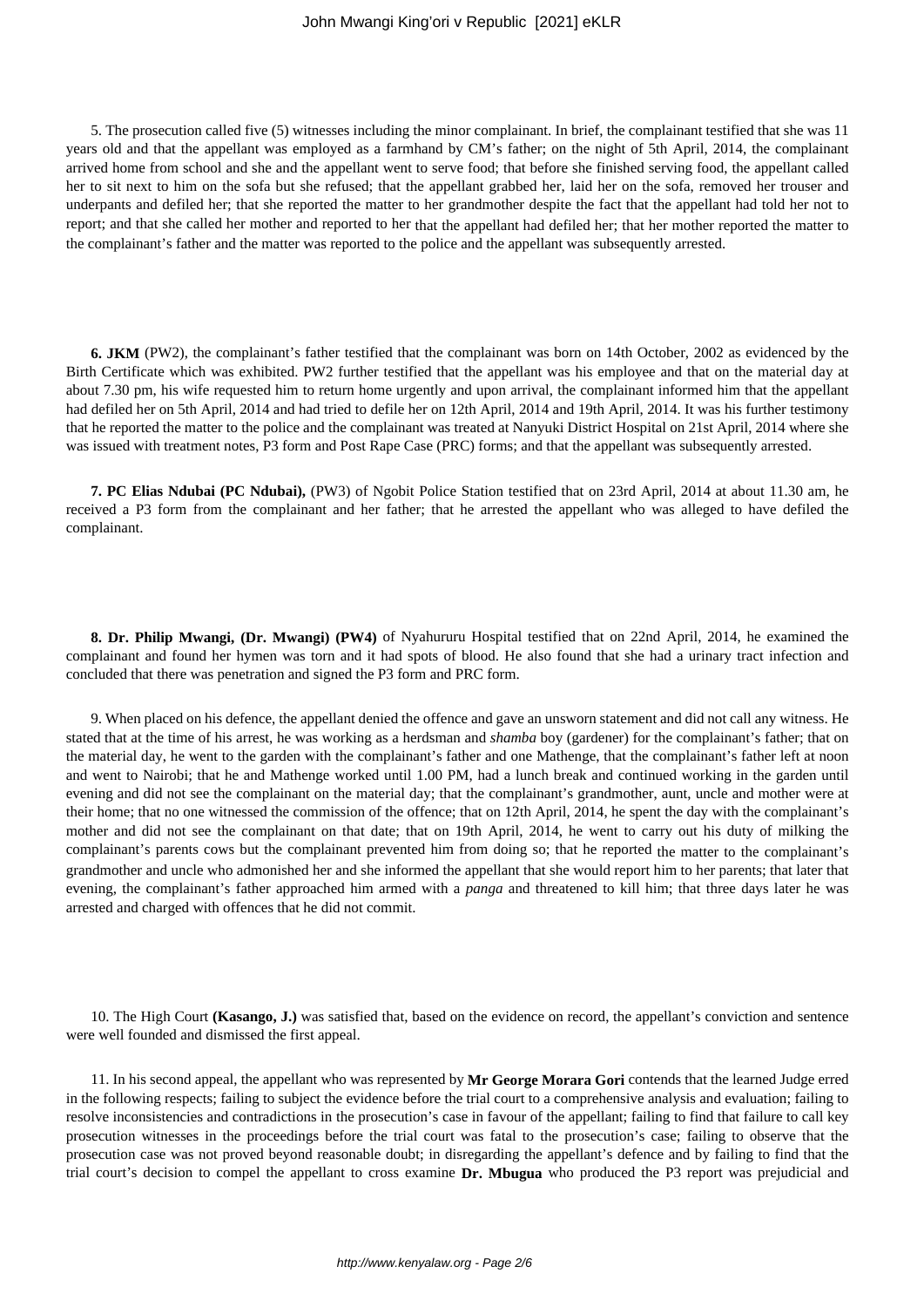an affront to the appellant's rights as enshrined in **Article 50** of the **Constitution of Kenya.**

#### **Submissions**

12. At the hearing of the appeal, learned counsel **Mr. Makora** for the appellant submitted that he had filed written submissions arguing four (4) main grounds and that he relies on their written submissions and did not wish to orally highlight the written submissions. Counsel urged us to allow the appeal.

13. In the appellant's written submissions, the grounds of appeal were reiterated. Counsel submitted that the learned Judge failed to analyze and evaluate the evidence and resolve the contradictions and inconsistencies in the case including the fact that it was irregular of the first appellate court to uphold *suo moto* amendment of the charge sheet which was defective as the charge showed that the appellant was charged with defilement on a girl contrary to **Section 8(1)** as read with **Section 8(3)** but the appellant was convicted and sentenced under **Section 8(1)** as read with **Section 8(2)** of the **Sexual Offences Act**. Counsel submitted that this was prejudicial to the appellant as **Section 8(2)** carries a life sentence couched in mandatory terms. Counsel submitted that the first appellate court should have resolved that aberration in favour of the appellant.

14. It was counsel's further submission that the prosecution failed to call crucial prosecution witnesses including the complainant's mother and grandfather. That these witnesses were crucial and failure to call them rendered the prosecution case weak to sustain a conviction against the appellant.

15. It was counsel's further submission that the appellant gave an unsworn statement and that on some of the material dates on which he was alleged to have committed the offence he was charged with, he indicated that he was with PW2; that he alluded to a grudge and set up a defence of alibi which was however disregarded by the trial court and the 1st appellate court.

16. Counsel further submitted that the appellant's Constitutional rights were violated in that when **Dr. Mwangi** (PW4) was testifying, the appellant was unrepresented. It was counsel's contention that the appellant was denied his constitutional right to legal representation. Counsel reiterated that the breach of the appellant's constitutional rights rendered the trial a nullity.

17. In opposing the appeal, **Mr. Ondimu,** the Principal Prosecution Counsel for the respondent submitted that he had filed written submissions which he relied on. Counsel urged us to dismiss the appeal.

**18. Mr. Duncan Ondimu** opposed the appeal and submitted that an evaluation of the record show that the prosecution proved all the ingredients of the offence of defilement; the age of the complainant; that she was 11 years old; that there was penetration of the appellant's genital organ into the complainant's vagina; that the identity of the appellant as the perpetrator was proved as he was well known to the complainant and her family being an employee of the complainant's father (PW4).

19. On the contradictions and inconsistencies, which counsel for the appellant claimed were riddled in the prosecution case, counsel submitted that there were no contradictions nor inconsistencies and even if they were present, they are minor and do not go to the root of the prosecution case; and that any minor inconsistencies were satisfactorily explained which proves the credibility of the prosecution witnesses.

20. Counsel concluded that taking into account all the evidence on record, the prosecution discharged its burden; that the prosecution evidence tendered in court was not in any way discredited by the defence during cross examination.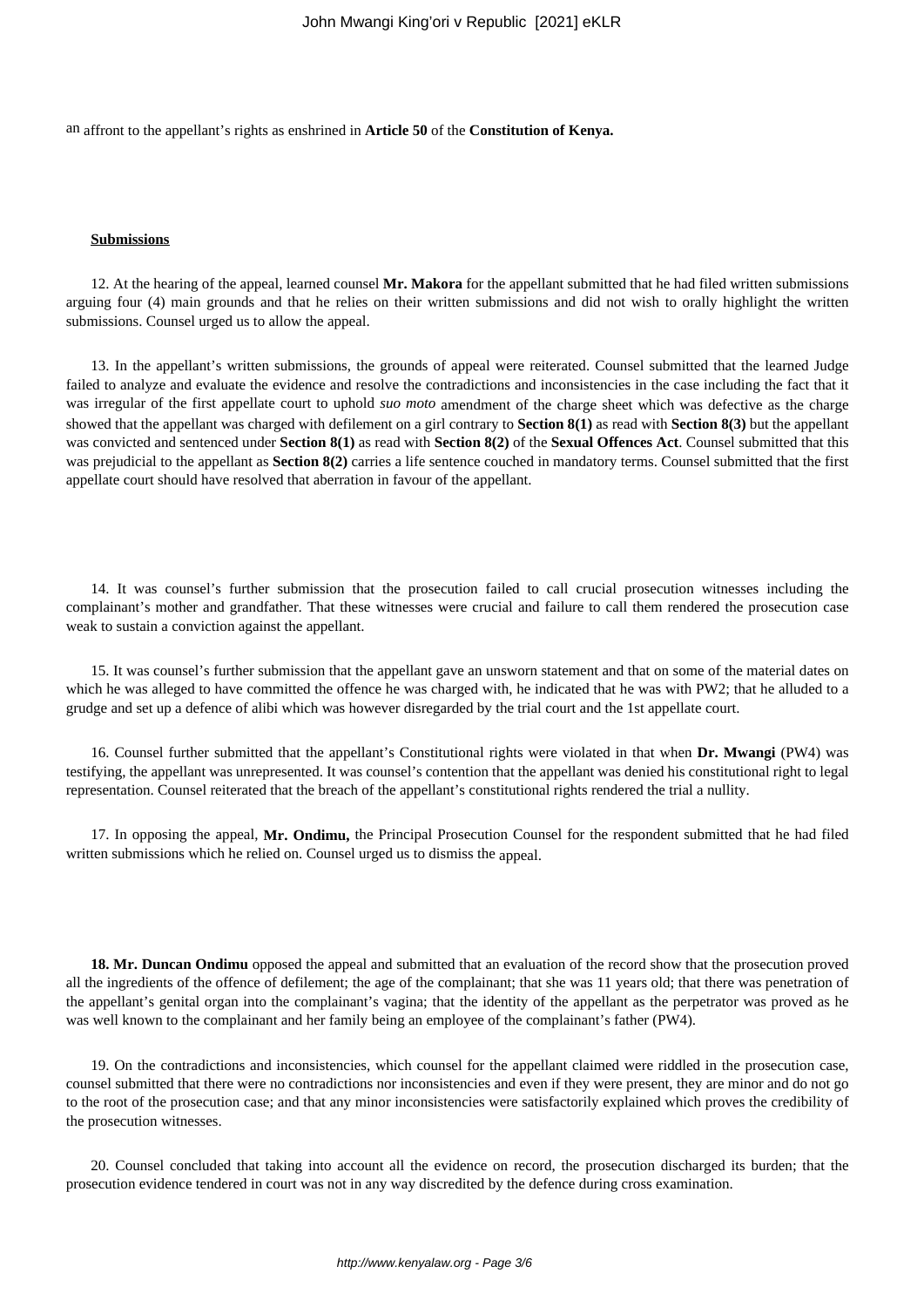#### **Determination**

21. We have carefully considered the appeal, the submissions, the authorities cited and the law. **Sections 8(1)** and **8(2)** of the **Sexual Offences Act** provide that:

**"8. (1) A person who commits an act which causes penetration with a child is guilty of an offence termed defilement.**

**2. A person who commits an offence of defilement with a child aged eleven years or less shall upon conviction be sentenced to imprisonment for life."**

22. To prove the offence of defilement, the prosecution had to establish that there was penetration of the victim's organs, that the victim was aged 11 years or less and that the identity of the appellant as the perpetrator was proved.

23. In our evaluation, the issues arising for our determination in this appeal are whether the elements of penetration and identification were proved to the required standard; whether there were material contradictions in the evidence that ought to have been resolved in favour of the appellant; and whether it is in the interests of justice for this Court to interfere with the sentence meted on the appellant.

24. On the question of proof of penetration, it is clear from the record that the complainant's testimony was corroborated by medical evidence. It was confirmed by **Dr. Mwangi** (PW4) that the complainant's hymen was missing and was bloody and that there was evidence of penetration and he concluded that the complainant was defiled.

25. The two courts below did not therefore err in relying on medical evidence that was adduced to conclude that there was penetration.

26. Regarding the question of identity of the perpetrator, the complainant identified the appellant as the person who defiled her. It was a case of identification by recognition. The appellant was a person who was well known to the complainant as he was employed by the complainant's father as their herdsman and gardener. This fact was confirmed by the complainant's father. The 1st appellate court found that the complainant's identification of the appellant as the perpetrator was proper.

27. The proviso to **Section 124** of the **Evidence Act** provides as follows:

**"Provided that where in a criminal case involving a sexual offence the only evidence is that of the alleged victim of the offence, the court shall receive the evidence of the alleged victim and proceed to convict the accused person if, for reasons to be recorded in the proceedings, the court is satisfied that the alleged victim is telling the truth."**

In the circumstances, we are satisfied with the concurrent findings of the two courts below regarding the appellant's positive identification and are not inclined to interfere with that concurrent conclusion.

28. On the question of the age of the complainant, we find that the same was proved by the production of her birth certificate which indicated that she was born on 14th November, 2002. The complainant was therefore 11 years, 6 months when the offence was committed.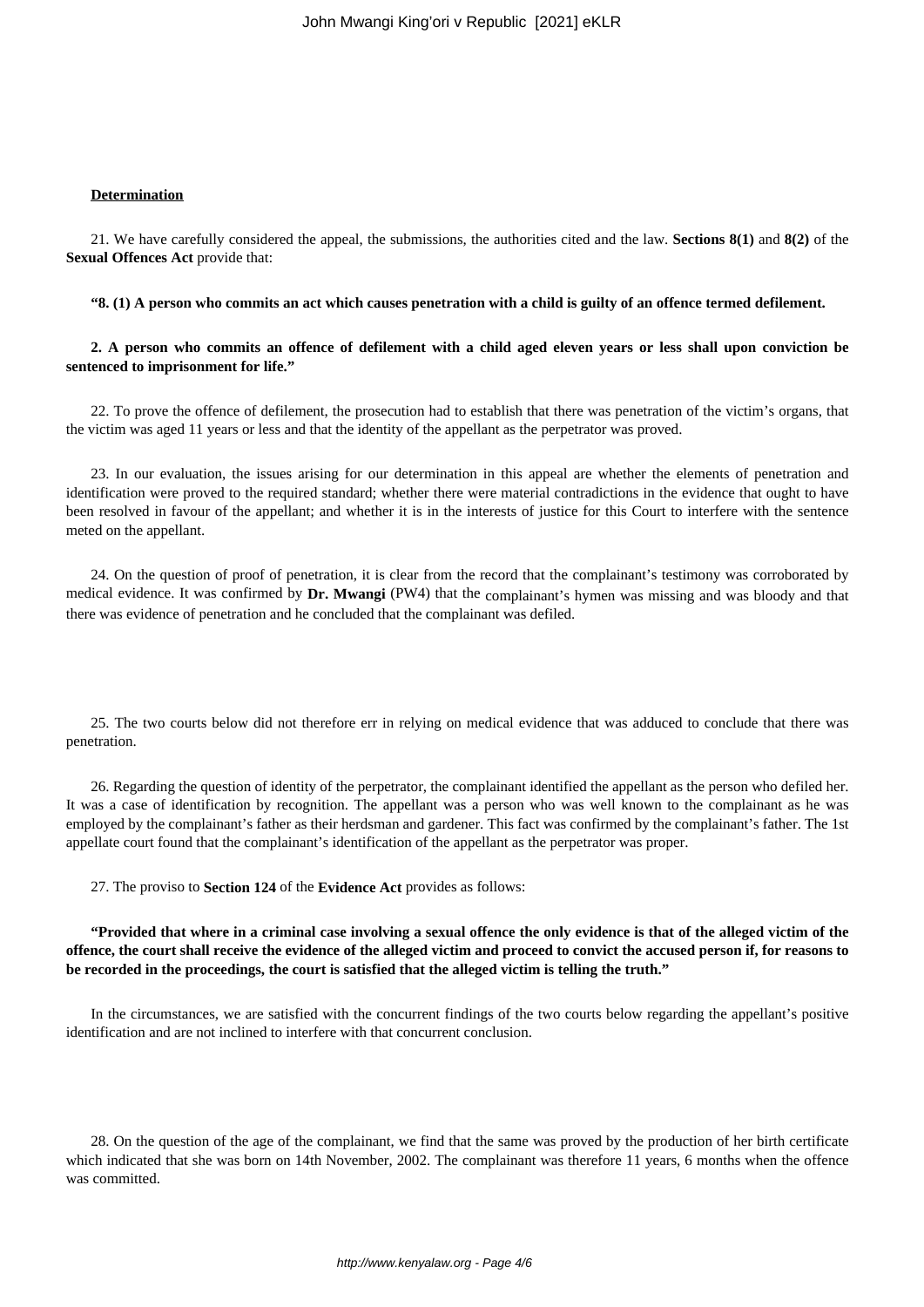29. On the question whether there was material contradictions in the evidence that ought to have been resolved in favour of the appellant, the appellant challenges the prosecution evidence with respect to the time when the complainant allegedly informed her mother that the appellant had defiled her.

#### 30. In **Phillip Nzaka Watu v Republic [2016] eKLR,** *Criminal Appeal 29 of 2015,* this Court observed that:-

**"…when it comes to human recollection, no two witnesses recall exactly the same thing to the minutest detail. Some discrepancies must be expected because human recollection is not infallible and no two people perceive the same phenomena exactly the same way. Indeed as has been recognized in many decisions of this Court, some inconsistency in evidence may signify veracity and honesty, just as unusual uniformity may signal fabrication and coaching of witnesses. Ultimately, whether discrepancies in evidence render it believable or otherwise must turn on the circumstances of each case and the nature and extent of the discrepancies and inconsistencies in question."**

31. We are satisfied that all the ingredients of the offence of defilement were established to the required standard and that the concurrent findings of the two courts below were based on credible evidence. We therefore find that the appellant's contentions that his defence was not considered and that the first appellate court did not reconsider the evidence are without merit.

32. From the foregoing, we are satisfied that in light of the overwhelming evidence adduced against the appellant, his defence denying having committed the offence was properly rejected. His conviction was therefore sound.

33. As regards the propriety of the sentence meted on the appellant by the trial court and confirmed by the first appellate court, we note that in sentencing the appellant, the trial court considered the appellant's mitigation that he is a first offender and has a wife and three children who depend on him.

34. The first appellate court found no fault with the sentence which was in accordance with **Section 8 (1)** as read with **Section 8 (2)** of the **Sexual Offences Act**. As a second appellate court, we find no justification to interfere.

35. In **Wanjema v Republic [1971] EA 493**, the predecessor of this Court stated that:-

**"[The] Appellate court should not interfere with the discretion which a trial court extended as to sentence unless it is evident that it overlooked some material factors, took into account some immaterial factors, acted on wrong principle or the sentence is manifestly excessive in the circumstances of the case."**

36. In the result, we find no merit in this appeal and do therefore dismiss it in its entirety.

# **DATED AND DELIVERED AT NAIROBI THIS 23RD DAY OF JULY, 2021**

# **W. OUKO (P)**

**…………………….………**

**JUDGE OF APPEAL**

**D. MUSINGA**